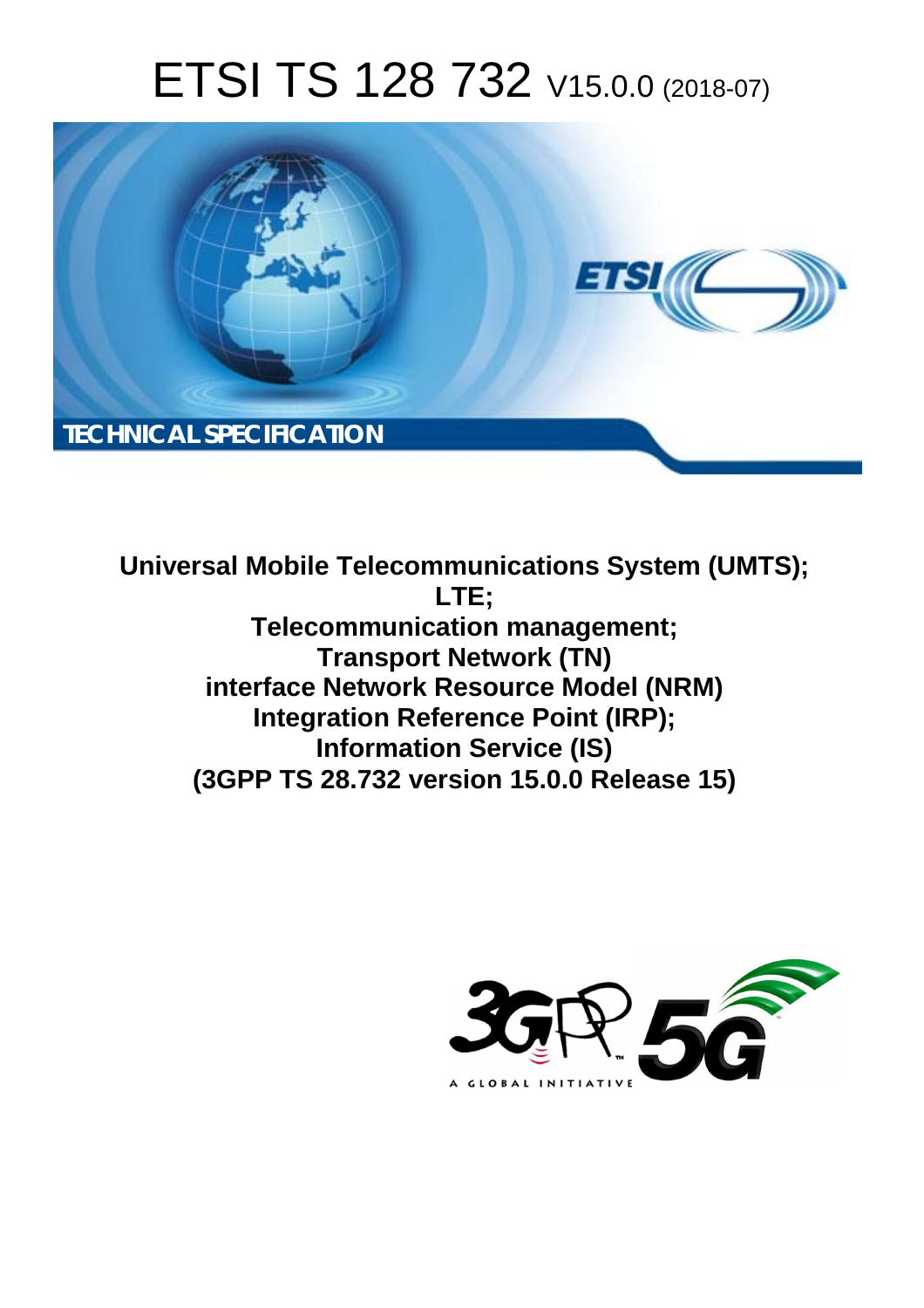Reference RTS/TSGS-0528732vf00

> Keywords LTE,UMTS

#### *ETSI*

#### 650 Route des Lucioles F-06921 Sophia Antipolis Cedex - FRANCE

Tel.: +33 4 92 94 42 00 Fax: +33 4 93 65 47 16

Siret N° 348 623 562 00017 - NAF 742 C Association à but non lucratif enregistrée à la Sous-Préfecture de Grasse (06) N° 7803/88

#### *Important notice*

The present document can be downloaded from: <http://www.etsi.org/standards-search>

The present document may be made available in electronic versions and/or in print. The content of any electronic and/or print versions of the present document shall not be modified without the prior written authorization of ETSI. In case of any existing or perceived difference in contents between such versions and/or in print, the only prevailing document is the print of the Portable Document Format (PDF) version kept on a specific network drive within ETSI Secretariat.

Users of the present document should be aware that the document may be subject to revision or change of status. Information on the current status of this and other ETSI documents is available at <https://portal.etsi.org/TB/ETSIDeliverableStatus.aspx>

If you find errors in the present document, please send your comment to one of the following services: <https://portal.etsi.org/People/CommiteeSupportStaff.aspx>

#### *Copyright Notification*

No part may be reproduced or utilized in any form or by any means, electronic or mechanical, including photocopying and microfilm except as authorized by written permission of ETSI. The content of the PDF version shall not be modified without the written authorization of ETSI. The copyright and the foregoing restriction extend to reproduction in all media.

> © ETSI 2018. All rights reserved.

**DECT**TM, **PLUGTESTS**TM, **UMTS**TM and the ETSI logo are trademarks of ETSI registered for the benefit of its Members. **3GPP**TM and **LTE**TM are trademarks of ETSI registered for the benefit of its Members and of the 3GPP Organizational Partners. **oneM2M** logo is protected for the benefit of its Members.

**GSM**® and the GSM logo are trademarks registered and owned by the GSM Association.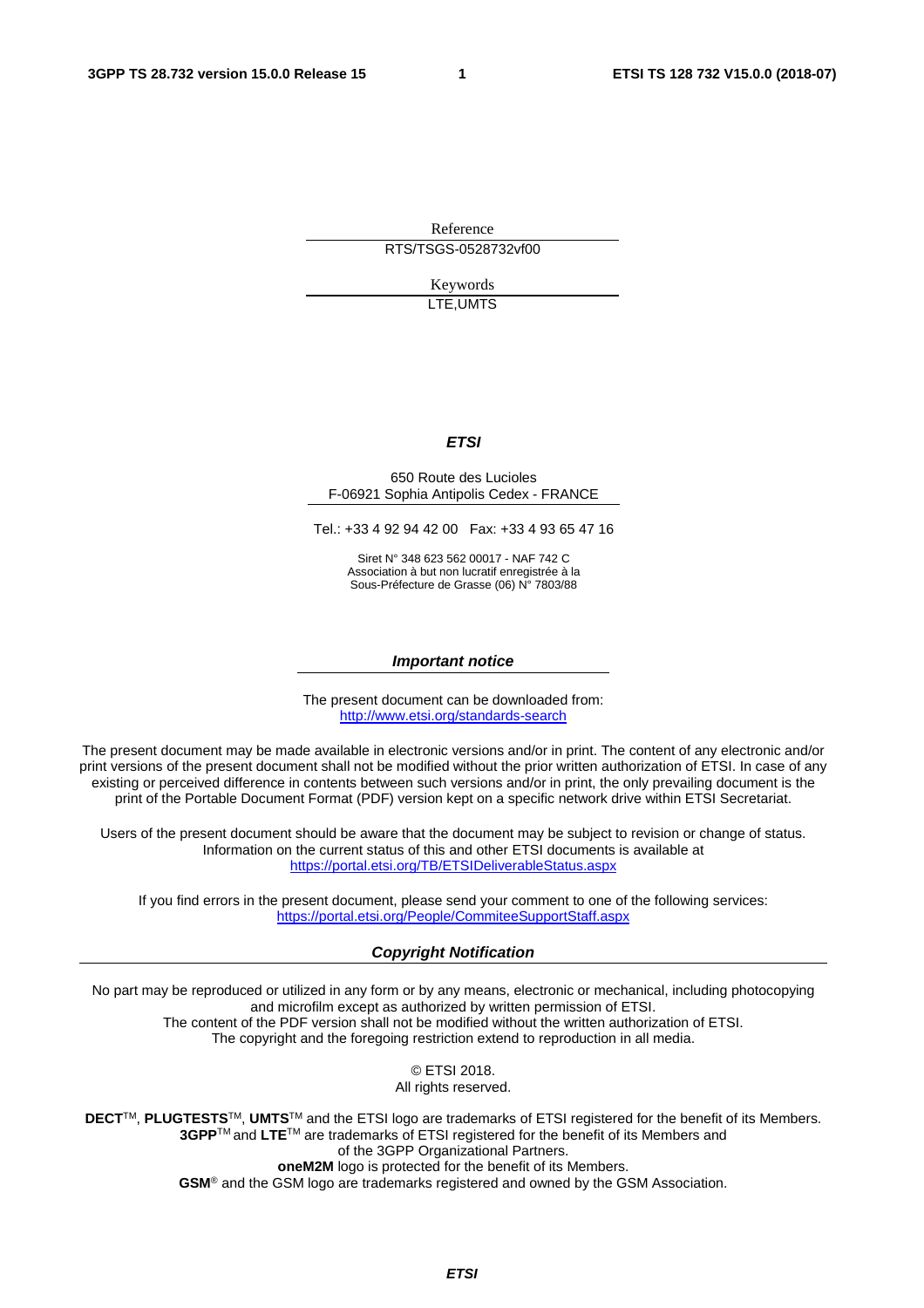### Intellectual Property Rights

#### Essential patents

IPRs essential or potentially essential to normative deliverables may have been declared to ETSI. The information pertaining to these essential IPRs, if any, is publicly available for **ETSI members and non-members**, and can be found in ETSI SR 000 314: *"Intellectual Property Rights (IPRs); Essential, or potentially Essential, IPRs notified to ETSI in respect of ETSI standards"*, which is available from the ETSI Secretariat. Latest updates are available on the ETSI Web server ([https://ipr.etsi.org/\)](https://ipr.etsi.org/).

Pursuant to the ETSI IPR Policy, no investigation, including IPR searches, has been carried out by ETSI. No guarantee can be given as to the existence of other IPRs not referenced in ETSI SR 000 314 (or the updates on the ETSI Web server) which are, or may be, or may become, essential to the present document.

#### **Trademarks**

The present document may include trademarks and/or tradenames which are asserted and/or registered by their owners. ETSI claims no ownership of these except for any which are indicated as being the property of ETSI, and conveys no right to use or reproduce any trademark and/or tradename. Mention of those trademarks in the present document does not constitute an endorsement by ETSI of products, services or organizations associated with those trademarks.

### Foreword

This Technical Specification (TS) has been produced by ETSI 3rd Generation Partnership Project (3GPP).

The present document may refer to technical specifications or reports using their 3GPP identities, UMTS identities or GSM identities. These should be interpreted as being references to the corresponding ETSI deliverables.

The cross reference between GSM, UMTS, 3GPP and ETSI identities can be found under [http://webapp.etsi.org/key/queryform.asp.](http://webapp.etsi.org/key/queryform.asp)

### Modal verbs terminology

In the present document "**shall**", "**shall not**", "**should**", "**should not**", "**may**", "**need not**", "**will**", "**will not**", "**can**" and "**cannot**" are to be interpreted as described in clause 3.2 of the [ETSI Drafting Rules](https://portal.etsi.org/Services/editHelp!/Howtostart/ETSIDraftingRules.aspx) (Verbal forms for the expression of provisions).

"**must**" and "**must not**" are **NOT** allowed in ETSI deliverables except when used in direct citation.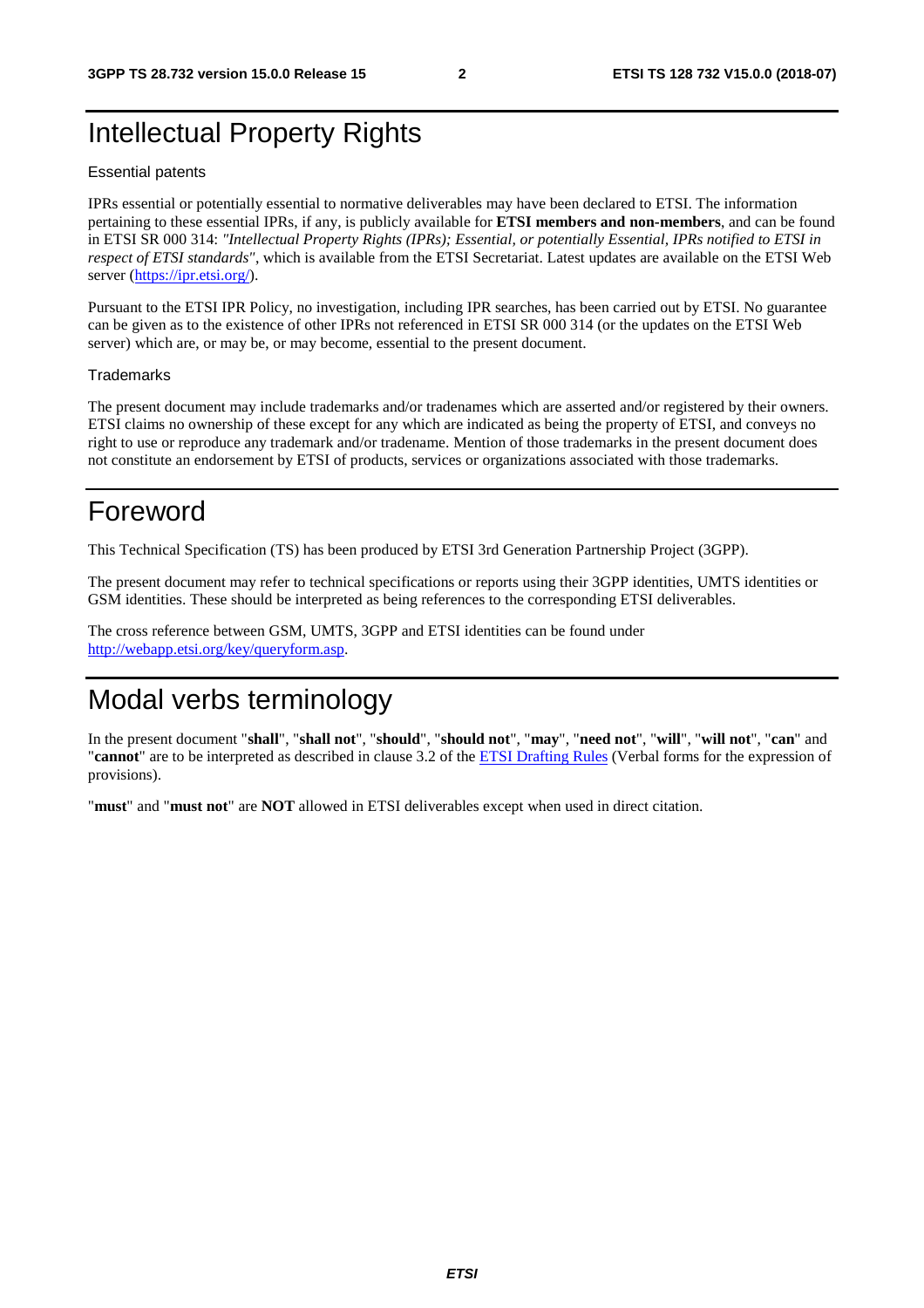ETSI TS 128 732 V15.0.0 (2018-07)

### Contents

|                    | <b>Annex B (informative):</b>                                                                     |  |
|--------------------|---------------------------------------------------------------------------------------------------|--|
|                    | <b>Example Configuration of ATM Transport Network in UTRAN14</b><br><b>Annex A (informative):</b> |  |
| 4.5.2              |                                                                                                   |  |
| 4.5.1              |                                                                                                   |  |
| 4.5                |                                                                                                   |  |
| 4.4.2              |                                                                                                   |  |
| 4.4.1              |                                                                                                   |  |
| 4.4                |                                                                                                   |  |
| 4.3.3.4            |                                                                                                   |  |
| 4.3.3.3            |                                                                                                   |  |
| 4.3.3.1<br>4.3.3.2 |                                                                                                   |  |
| 4.3.3              |                                                                                                   |  |
| 4.3.2.4            |                                                                                                   |  |
| 4.3.2.3            |                                                                                                   |  |
| 4.3.2.2            |                                                                                                   |  |
| 4.3.2.1            |                                                                                                   |  |
| 4.3.2              |                                                                                                   |  |
| 4.3.1.4            |                                                                                                   |  |
| 4.3.1.3            |                                                                                                   |  |
| 4.3.1.2            |                                                                                                   |  |
| 4.3.1.1            |                                                                                                   |  |
| 4.3.1              |                                                                                                   |  |
| 4.3                |                                                                                                   |  |
| 4.2.1<br>4.2.2     |                                                                                                   |  |
| 4.2                |                                                                                                   |  |
| 4.1                |                                                                                                   |  |
| 4                  |                                                                                                   |  |
|                    |                                                                                                   |  |
| 3.2                |                                                                                                   |  |
| 3.1                |                                                                                                   |  |
| 3                  |                                                                                                   |  |
| 2                  |                                                                                                   |  |
| 1                  |                                                                                                   |  |
|                    |                                                                                                   |  |
|                    |                                                                                                   |  |
|                    |                                                                                                   |  |
|                    |                                                                                                   |  |
|                    |                                                                                                   |  |
|                    |                                                                                                   |  |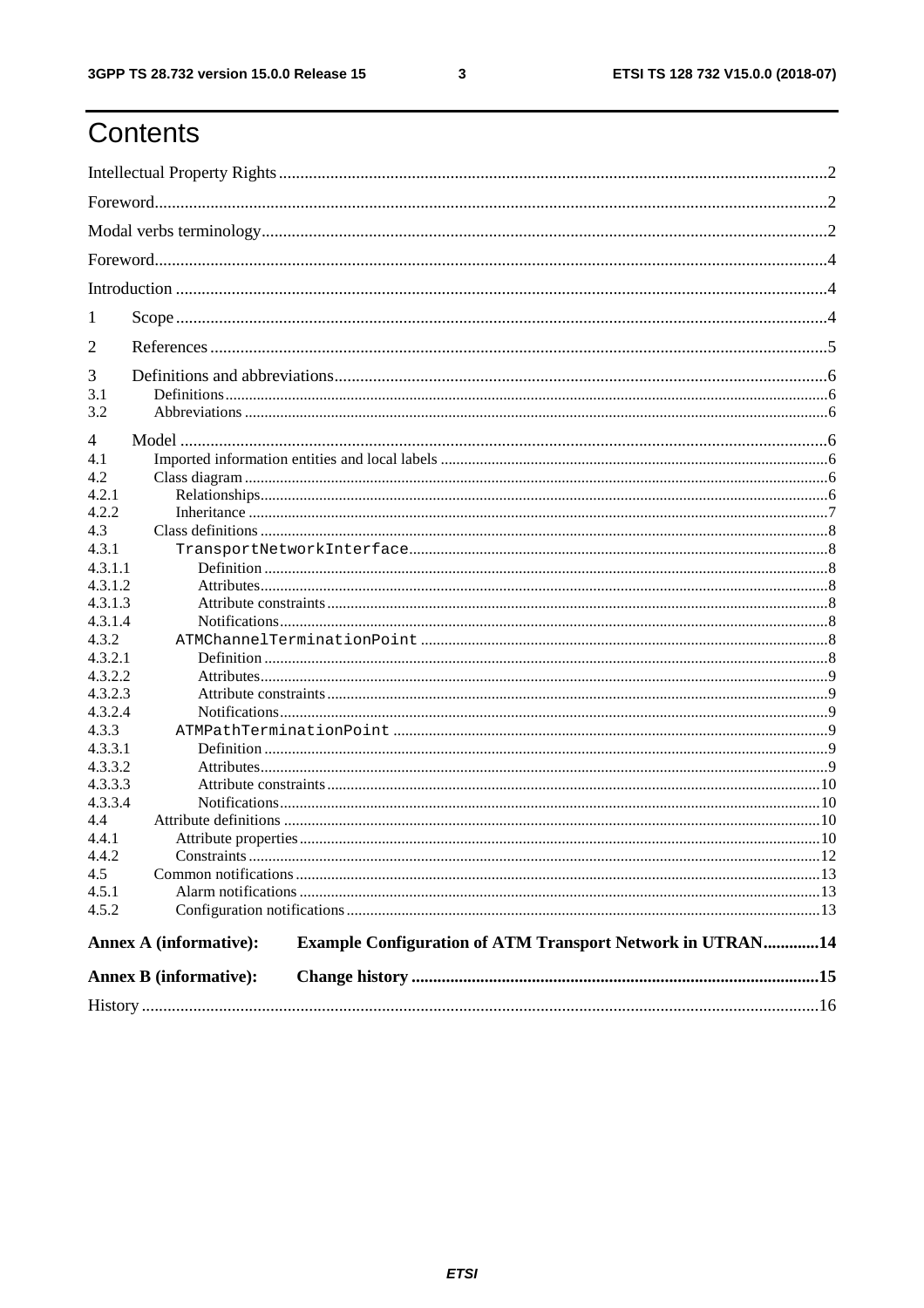### Foreword

This Technical Specification has been produced by the 3rd Generation Partnership Project (3GPP).

The contents of the present document are subject to continuing work within the TSG and may change following formal TSG approval. Should the TSG modify the contents of the present document, it will be re-released by the TSG with an identifying change of release date and an increase in version number as follows:

Version x.y.z

where:

- x the first digit:
	- 1 presented to TSG for information;
	- 2 presented to TSG for approval;
	- 3 or greater indicates TSG approved document under change control.
- y the second digit is incremented for all changes of substance, i.e. technical enhancements, corrections, updates, etc.
- z the third digit is incremented when editorial only changes have been incorporated in the document.

### Introduction

The present document is part of a TS-family covering the 3rd Generation Partnership Project; Technical Specification Group Services and System Aspects; Telecommunication management; as identified below:

- 28.731: Transport Network (TN) interface Network Resource Model (NRM) Integration Reference Point (IRP); Requirements.
- **28.732: Transport Network (TN) interface Network Resource Model (NRM) Integration Reference Point (IRP); Information Service (IS).**
- 28.733: Transport Network (TN) interface Network Resource Model (NRM) Integration Reference Point (IRP); Solution Set (SS) definitions.

### 1 Scope

The present document specifies the Transport Network (TN) interface Network Resource Model (NRM) that can be communicated between an IRPAgent and an IRPManager for telecommunication network management purposes, including management of converged networks.

This document specifies the semantics and behaviour of information object class attributes and relations visible across the reference point in a protocol and technology neutral way. It does not define their syntax and encoding.

The "Transport Network (TN) Interface Network Resource Model (NRM) IRP" comprises a set of specifications defining Requirements, a protocol neutral Network Resource Model (NRM) and corresponding Solution Set(s).

The present document:

- Specifies the protocol neutral Transport Network (TN) interface Network Resource Model (NRM) Integration Reference Point (IRP); Information Service (IS). It reuses relevant parts of the generic NRM in TS 28.622 [6], either by direct reuse or sub-classing, and in addition to that defines Transport specific Managed Object Classes.

The Configuration Management (CM) area is very large. The intention is to split the specification of the related interfaces in several IRPs - as described in the Introduction clause above. An important aspect of such a split is that the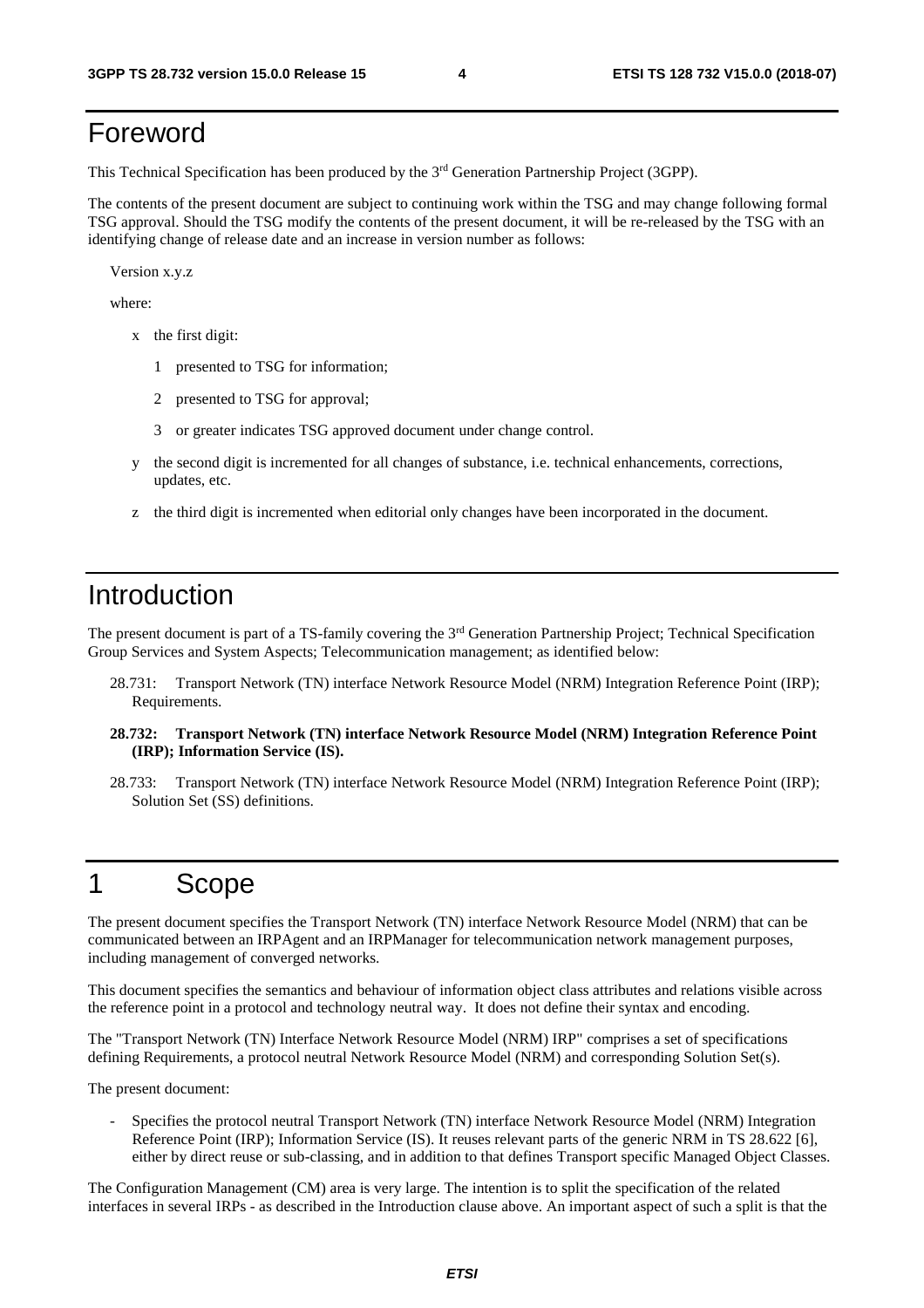Network Resource Models (NRMs) defined in different IRPs containing NRMs are consistent, and that NRMs supported by an IRPAgent implementation can be accessed as one coherent model through one IRP Information Service.

In order to access the information defined by this NRM, an IRP Information Service (IS) is needed, such as the Basic CM IRP: IS (TS 32.602 [7]) or the Bulk CM IRP: IS (TS 32.612 [8]). However, which Information Service that is applicable is outside the scope of this document.

Finally, regarding the support of the State Management IRP: IS (TS 28.625 [16]), all NRM's of one release shall support the same State Management IRP version.

This specification is related to 3GPP TS 28.625 [16].

### 2 References

The following documents contain provisions which, through reference in this text, constitute provisions of the present document.

- References are either specific (identified by date of publication, edition number, version number, etc.) or non-specific.
- For a specific reference, subsequent revisions do not apply.
- For a non-specific reference, the latest version applies. In the case of a reference to a 3GPP document (including a GSM document), a non-specific reference implicitly refers to the latest version of that document *in the same Release as the present document*.
- [1] 3GPP TS 32.101: "Telecommunication Management, Principles and high level requirements".
- [2] 3GPP TS 32.102: "Telecommunication management; Architecture".
- [3] Void.
- [4] 3GPP TS 32.300: "Telecommunication management; Configuration Management (CM); Name convention for Managed Objects".
- [5] ITU-T Recommendation I.361 (11/95):"B-ISDN ATM Layer Specification".
- [6] 3GPP TS 28.622: "Telecommunication management; Generic Network Resource Model (NRM) Integration Reference Point (IRP); Information Service (IS)".
- [7] 3GPP TS 32.602: "Telecommunication management; Configuration Management (CM); Basic CM Integration Reference Point (IRP) Information Service (IS)".
- [8] 3GPP TS 32.612: "Telecommunication management; Configuration Management (CM); Bulk CM Integration Reference Point (IRP): Information Service (IS)".
- [9] 3GPP TS 25.430: "UTRAN Iub interface:general aspects and principles".
- [10] 3GPP TS 25.431: "UTRAN Iub interface Layer 1".
- [11] 3GPP TS 25.411: "UTRAN Iu interface Layer 1".
- [12] 3GPP TS 28.652: " UTRAN Network Resource Model (NRM) Integration Reference Point (IRP): Information Service (IS) ".
- [13] 3GPP TS 32.111-2: "Telecommunication management; Fault Management; Part 2: Alarm Integration Reference Point (IRP): Information Service (IS)".
- [14] 3GPP TS 32.302: "Telecommunication management; Configuration Management (CM); Notification Integration Reference Point (IRP): Information Service (IS)".
- [15] 3GPP TS 32.662: "Telecommunication management; Configuration Management (CM); Kernel CM Information Service (IS)".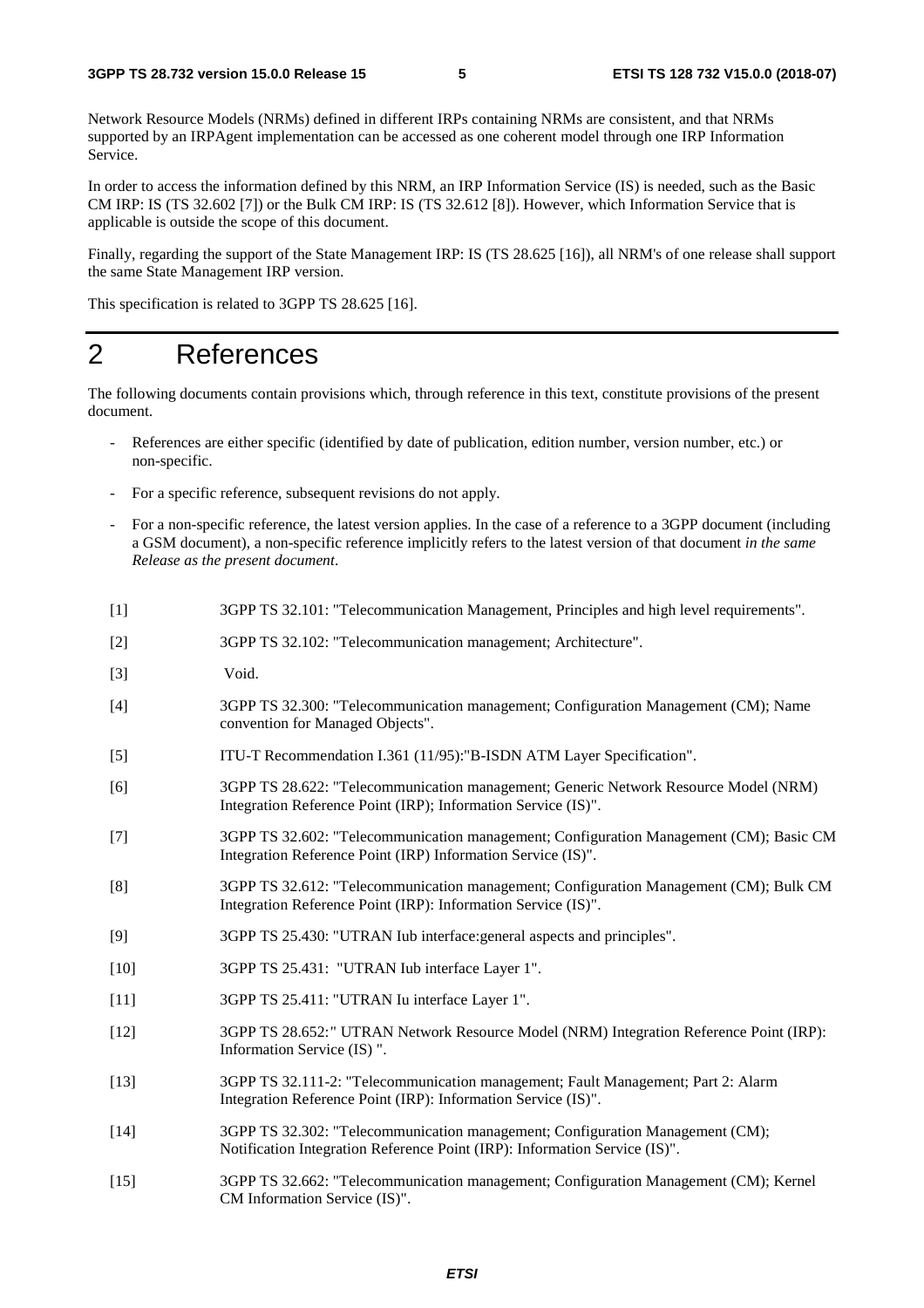- [16] 3GPP TS 28.625: "Telecommunication management; State Management Integration Reference Point (IRP): Information Service (IS)".
- [17] 3GPP TS 32.150: "Telecommunication management; Integration Reference Point (IRP) concept and definitions".

### 3 Definitions and abbreviations

### 3.1 Definitions

For the purposes of the present document, the following definitions and abbreviations apply. For definitions and abbreviations not found here, please refer to 3GPP TS 32.101 [1], 3GPP TS 32.102 [2], 3GPP TS 32.150 [17] and 3GPP TS 28.622 [6].

**Association:** See definition in TS 28.622 [6].

**Network Resource Model (NRM):** See definition in TS 28.622 [6].

#### 3.2 Abbreviations

For the purposes of the present document, the abbreviations given in 3GPP TS 32.101 [1], 3GPP TS 32.102 [2], 3GPP TS 32.150 [17] and the following apply:

| DN           | Distinguished Name (see 3GPP TS 32.300 [4])                     |
|--------------|-----------------------------------------------------------------|
| <b>IOC</b>   | <b>Information Object Class</b>                                 |
| <b>IRP</b>   | <b>Integration Reference Point</b>                              |
| <b>ITU-T</b> | International Telecommunication Union, Telecommunication Sector |
| Iub          | Interface between RNC and Node B                                |
| <b>NRM</b>   | Network Resource Model                                          |
| <b>RDN</b>   | Relative Distinguished Name (see 3GPP TS 32.300 [4])            |
| <b>RNC</b>   | Radio Network Controller                                        |
| <b>UML</b>   | Unified Modelling Language                                      |
|              |                                                                 |

### 4 Model

### 4.1 Imported information entities and local labels

| Label reference                          | Local label     |
|------------------------------------------|-----------------|
| 3GPP TS 28.622 [6], IOC, ManagedElement  | ManagedElement  |
| 3GPP TS 28.652 [12], IOC, IubLink        | IubLink         |
| 3GPP TS 28.622 [6], IOC, VsDataContainer | VsDataContainer |

### 4.2 Class diagram

#### 4.2.1 Relationships

This clause depicts the set of classes (e.g. IOCs) that encapsulates information relevant for this IRP. This subclause provides the overview of the relationships of relevant classes in UML. Subsequent subclasses provide more detailed specification of various aspects of these classes.

Figure 4.2.1.1 shows the name-containment relation and other types of relations of the Transport Network NRM.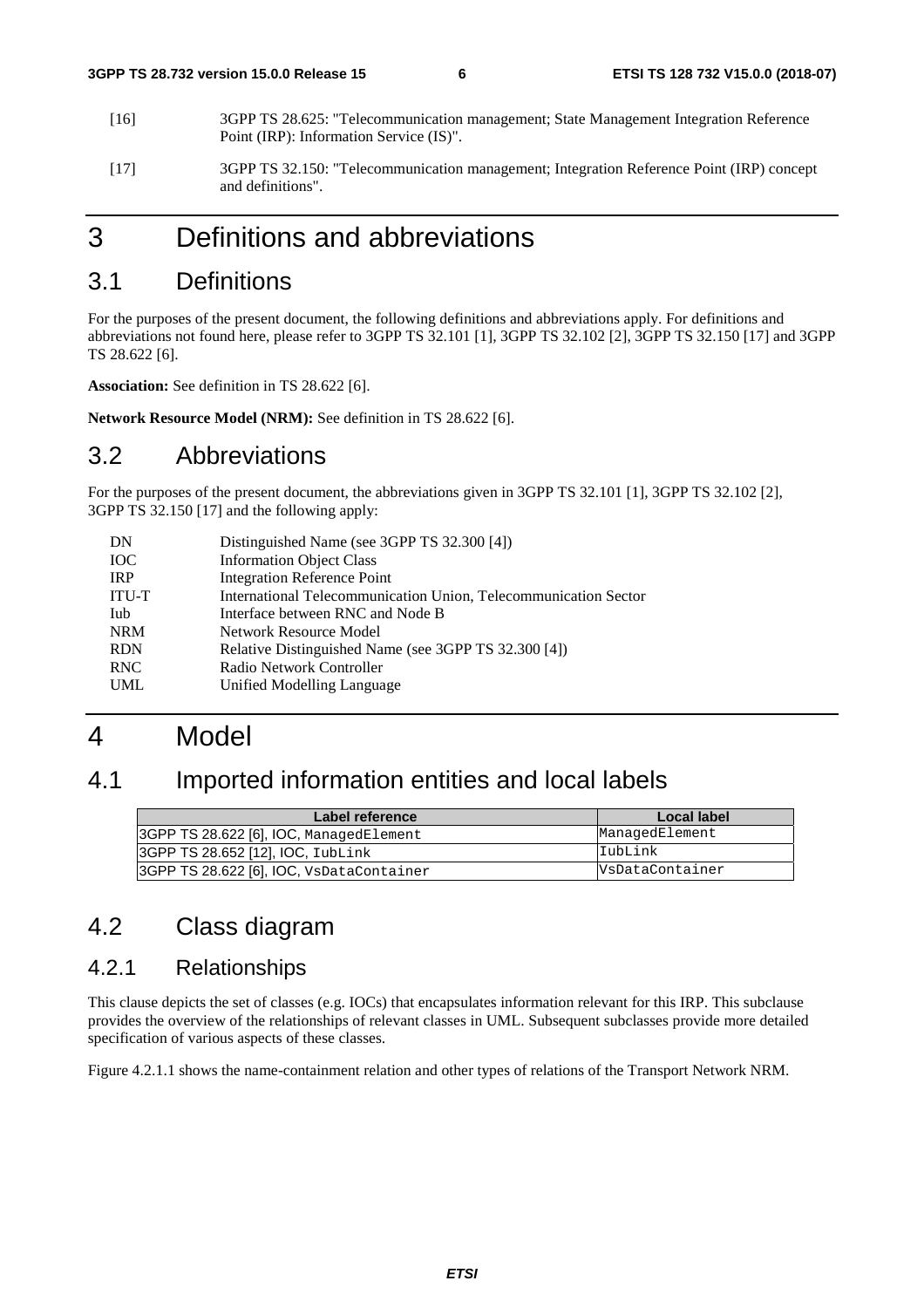

#### **Figure 4.2.1.1: Transport Network NRM Containment/Naming and Association diagram**

Each IOC is identified with a Distinguished Name (DN) according to 3GPP TS 32.300 [4] that expresses its containment hierarchy. As an example, the DN of a IOC representing a ATMPathTerminationPoint could have a format like:

SubNetwork=Sweden,meContext=MEC-Gbg-1,ManagedElement=RNC-Gbg-1, TransportNetworkInterface=ATM-1, ATMPathTerminationPoint=Gbg-1.



NOTE 1: The listed cardinality numbers represent transient as well as steady-state numbers, and reflect all managed object creation and deletion scenarios.

#### **Figure 4.2.1.2: vsDataContainer in name-containment diagram**

#### 4.2.2 Inheritance

This subclause depicts the inheritance relationships that exist between IOCs.

Figure 4.2.2.1 shows the inheritance hierarchy for the Transport Network NRM.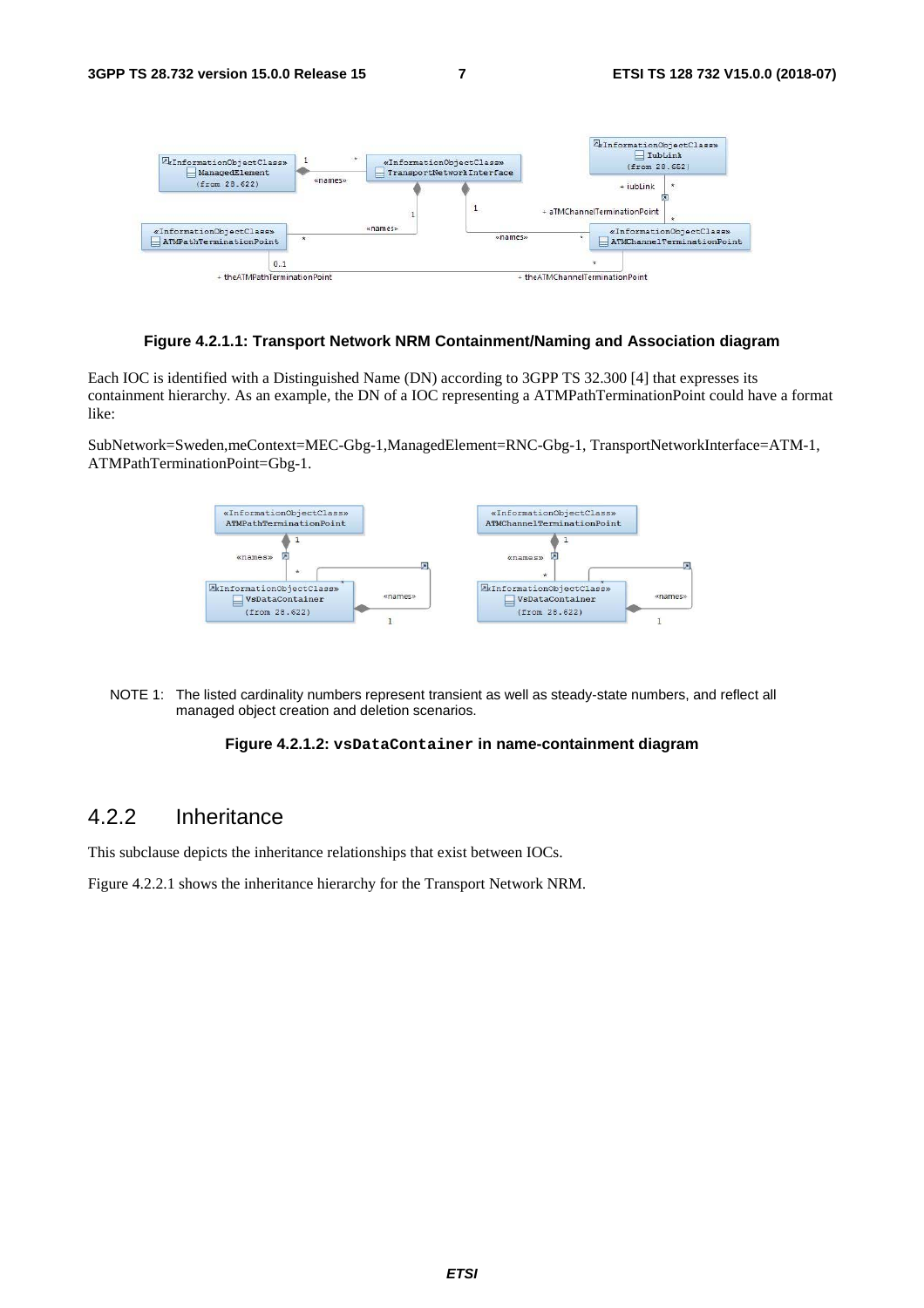

#### **Figure 4.2.2.1: Transport Network NRM Inheritance Hierarchy**

### 4.3 Class definitions

#### 4.3.1 TransportNetworkInterface

#### 4.3.1.1 Definition

This IOC represents the Transport Network Interface technology (e.g. ATM, IP).

#### 4.3.1.2 Attributes

| <b>Attribute name</b> | <b>Support</b><br>Qualifier | isReadable | isWritable               | islnvariant | isNotifvable |
|-----------------------|-----------------------------|------------|--------------------------|-------------|--------------|
|                       |                             |            |                          |             |              |
| transportNetworkType  | M                           | М          | $\overline{\phantom{0}}$ |             | M            |

#### 4.3.1.3 Attribute constraints

None.

#### 4.3.1.4 Notifications

The common notifications defined in subclause 4.5 are valid for this IOC, without exceptions or additions.

#### 4.3.2 ATMChannelTerminationPoint

#### 4.3.2.1 Definition

This IOC represents a bi-directional ATM Virtual Channel Connection Termination Point.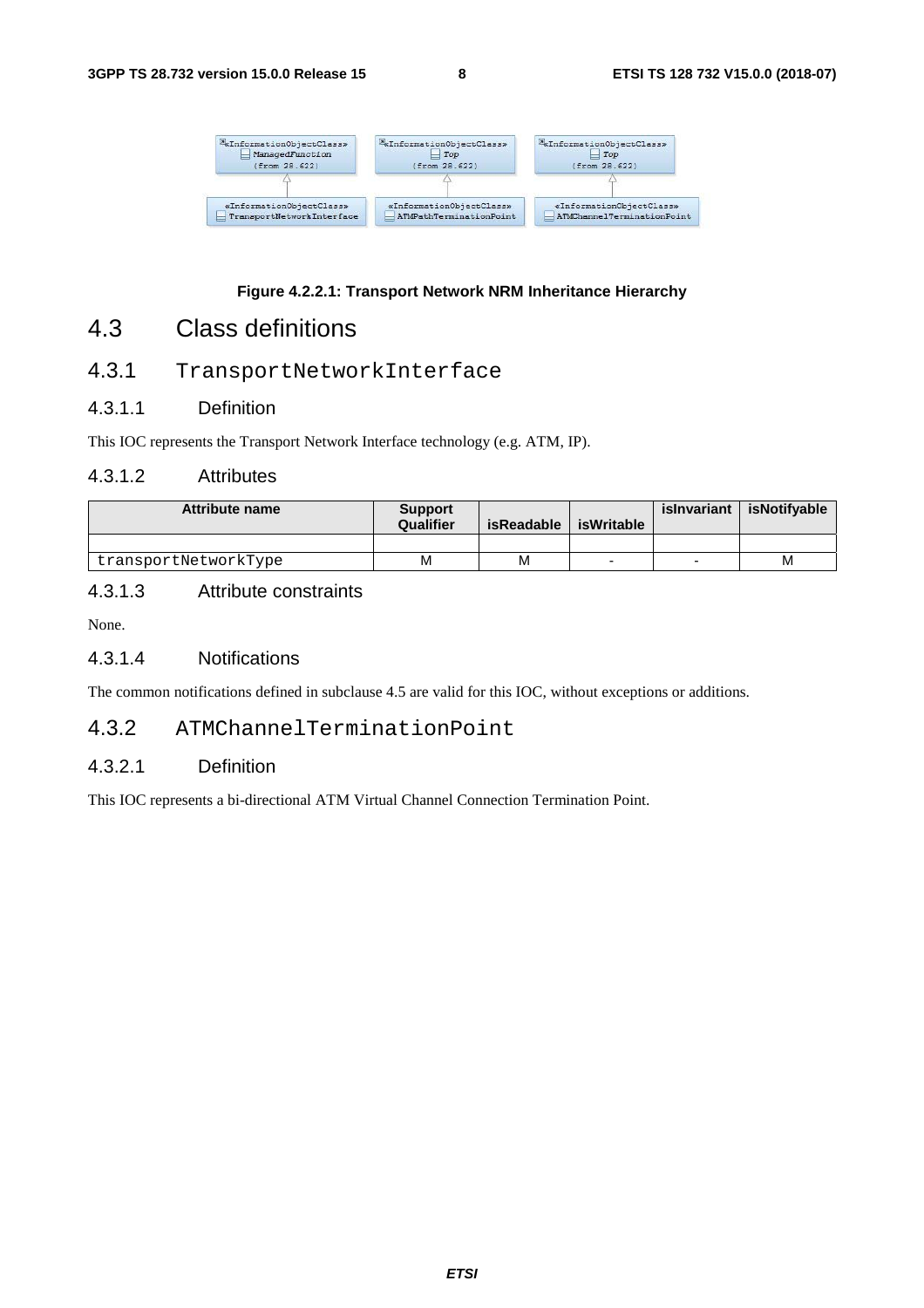#### 4.3.2.2 Attributes

| <b>Attribute name</b>      | <b>Support Qualifier</b> | <b>isReadable</b> | <b>isWritable</b> | islnvariant    | isNotifyable |
|----------------------------|--------------------------|-------------------|-------------------|----------------|--------------|
| usageChannel               | М                        | м                 |                   |                | м            |
| virtualPathId              | М                        | M                 | O                 | ٠              | м            |
| virtualChannelId           | M                        | M                 | O                 | ٠              | м            |
| physicalPortId             | M                        | M                 | O                 |                | M            |
| physicalInterfaceType      | M                        | M                 | O                 |                | M            |
| serviceCategoryIn          | M                        | M                 | O                 | ٠              | м            |
| ServiceCategoryEq          | M                        | M                 | O                 |                | M            |
| usedAAL                    | M                        | M                 | O                 |                | M            |
| peakCellRateIn             | M                        | M                 | O                 | ٠              | M            |
| peakCellRateEq             | M                        | M                 | O                 |                | M            |
| sustainableCellRateIn      | O                        | M                 | O                 | ٠              | M            |
| sustainableCellRateEq      | O                        | M                 | O                 | $\blacksquare$ | M            |
| maximumBurstSizeIn         | M                        | M                 | O                 | ٠              | M            |
| maximumBurstSizeEq         | M                        | M                 | O                 | $\blacksquare$ | M            |
| minimumDesiredCellRateIn   | O                        | M                 | O                 |                | M            |
| minimumDesiredCellRateEq   | O                        | M                 | O                 | ۰              | M            |
| minimumCellRateIn          | O                        | M                 | O                 |                | M            |
| minimumCellRateEq          | O                        | M                 | O                 |                | M            |
| Attribute related to role  |                          |                   |                   |                |              |
| theATMPathTerminationPoint | M                        | M                 |                   |                |              |
| theIubLink                 | M                        | M                 |                   |                |              |

#### 4.3.2.3 Attribute constraints

| <b>Name</b>                      | <b>Definition</b>                                                 |
|----------------------------------|-------------------------------------------------------------------|
| virtualPathId, virtualChannelId, | The Write Qualifier shall be supported if these attributes can be |
| physicalPortId,                  | set over Itf-N.                                                   |
| physicalInterfaceType,           |                                                                   |
| serviceCategoryIn/Eq, usedAAL,   |                                                                   |
| peakCellRateIn/Eq,               |                                                                   |
| sustainableCellRateIn/Eq, and    |                                                                   |
| maximumBurstSizeIn/Eq            |                                                                   |
| O Write qualifier                |                                                                   |
| sustainableCellRateIn/Eq.        | Only applicable for ServiceCategory values RT-VBR, NRT-VBR.       |
| maximumBurstSizeIn/Eq            |                                                                   |
| minimumCellRateIn/Eq             | Only applicable for Service Category values ABR, GFR.             |

#### 4.3.2.4 Notifications

The common notifications defined in subclause 4.5 are valid for this IOC, without exceptions or additions.

#### 4.3.3 ATMPathTerminationPoint

#### 4.3.3.1 Definition

This IOC represents a bi-directional ATM Virtual Path Connection Termination Point.

#### 4.3.3.2 Attributes

| <b>Attribute name</b>     | <b>Support Qualifier</b> | <i>isReadable</i> | <b>isWritetable</b> | islnvariant | <i>isNotifyable</i> |
|---------------------------|--------------------------|-------------------|---------------------|-------------|---------------------|
| virtualPathId             | M                        | м                 |                     |             | м                   |
| physicalPortIdList        | м                        | м                 |                     |             | М                   |
| peakCellRateIn            | м                        | М                 |                     |             | М                   |
| peakCellRateEq            | м                        | м                 |                     |             |                     |
| Attribute related to role |                          |                   |                     |             |                     |
| theATMChannelTerminationP | М                        | м                 |                     |             | м                   |
| oint                      |                          |                   |                     |             |                     |

#### NOTE: The attribute peakCellRateIn, peakCellRateEg of ATM Path is the maximum Peak Cell Rate of its channels.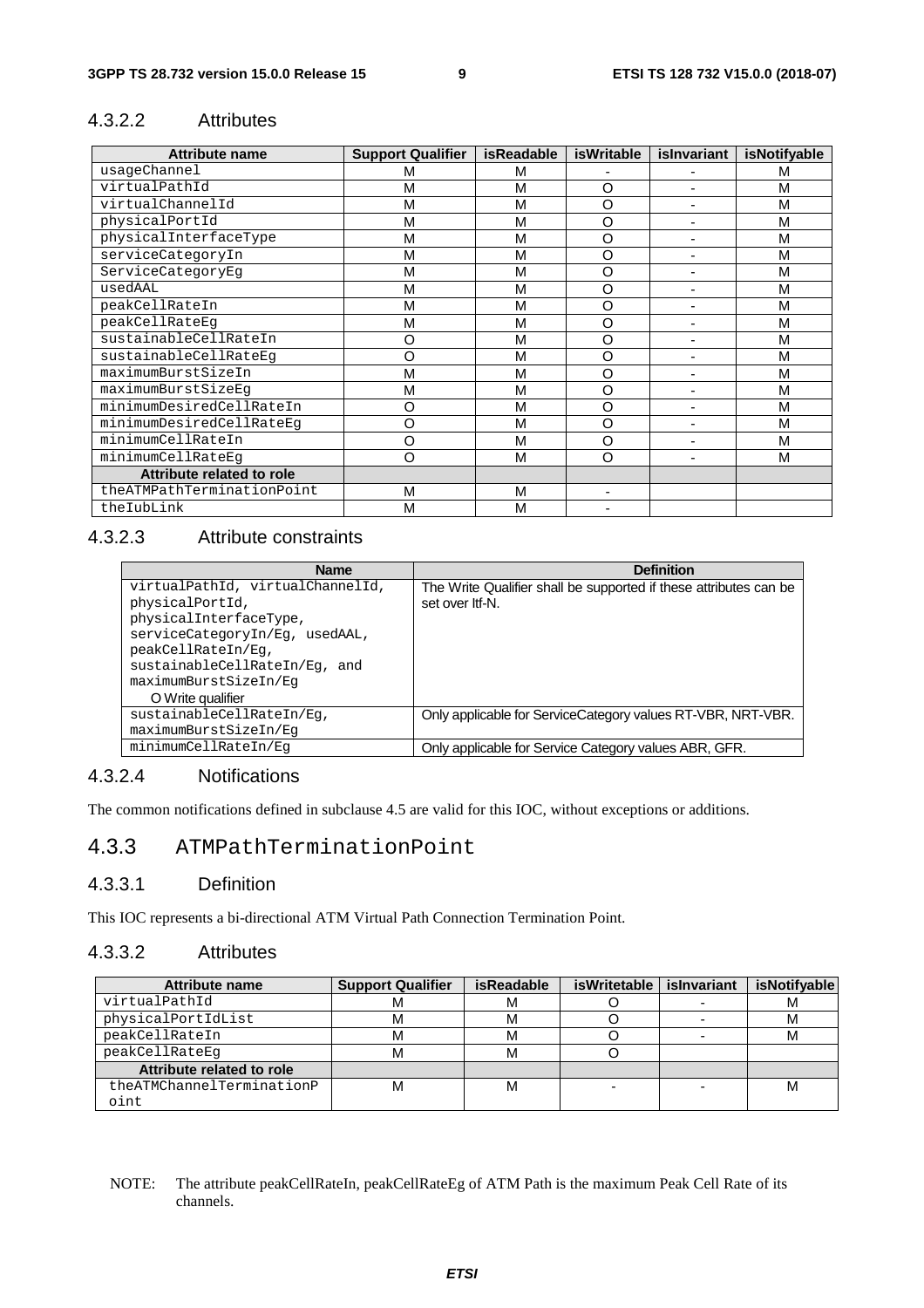#### 4.3.3.3 Attribute constraints

| <b>Name</b>                                       | <b>Definition</b>                                          |
|---------------------------------------------------|------------------------------------------------------------|
| for attributes virtualPathId, physicalPortIdList, | The Write Qualifier shall be supported if these attributes |
| peakCellRateIn, peakCellRateEq O Write qualifier  | can be written/set over Itf-N.                             |

#### 4.3.3.4 Notifications

The common notifications defined in subclause 4.5 are valid for this IOC, without exceptions or additions.

### 4.4 Attribute definitions

### 4.4.1 Attribute properties

The following table defines the attributes that are present in several IOCs of the present document.

| <b>Attribute Name</b> | <b>Documentation and Allowed Values</b>                                                                                                         | <b>Properties</b>                                                                                                       |
|-----------------------|-------------------------------------------------------------------------------------------------------------------------------------------------|-------------------------------------------------------------------------------------------------------------------------|
| transportNetworkType  | The type of underlying transport network, i.e. ATM, IP.<br>allowedValues: ATM, IP                                                               | type: << enumeration>><br>multiplicity: 1<br>isOrdered: N/A<br>isUnique: N/A<br>defaultValue: None<br>isNullable: False |
| usageChannel          | The logical channel using the transport network connection.<br>Ref. 3GPP TS 25.430 [9].<br>allowedValues: examples are "lub-NBAP", "lub-ALCAP". | type: String<br>multiplicity: 1<br>isOrdered: N/A<br>isUnique: N/A<br>defaultValue: None<br>isNullable: False           |
| virtualPathId         | The ATM Virtual Path Identifier (VPI).<br>Ref. ITU-T Recommendation I.361[5].<br>allowedValues: N/A                                             | type: Integer<br>multiplicity: 1<br>isOrdered: N/A<br>isUnique: N/A<br>defaultValue: None<br>isNullable: False          |
| virtualChannelId      | The ATM Virtual Channel Identifier (VCI).<br>Ref. ITU-T Recommendation I.361 [5].<br>allowedValues: N/A                                         | type: Integer<br>multiplicity: 1<br>isOrdered: N/A<br>isUnique: N/A<br>defaultValue: None<br>isNullable: False          |
| physicalPortIdList    | The list of identifiers of the ATM physical port containing<br>termination points.<br>allowedValues: N/A                                        | type: String<br>multiplicity: 1*<br>isOrdered: False<br>isUnique: True<br>defaultValue: None<br>isNullable: false       |
| physicalPortid        | The identifier of the ATM physical port containing<br>termination points.<br>allowedValues: N/A                                                 | type: String<br>multiplicity: 1<br>isOrdered: N/A<br>isUnique: N/A<br>defaultValue: None<br>isNullable: False           |
| physicalInterfaceType | The ATM physical interface type.<br>Ref. 3GPP TS 25.431[10], 3GPP TS 25.411[11].<br>allowedValues: Examples are 'E1', 'STM1'.                   | type: String<br>multiplicity: 1<br>isOrdered: N/A<br>isUnique: N/A<br>defaultValue: None<br>isNullable: False           |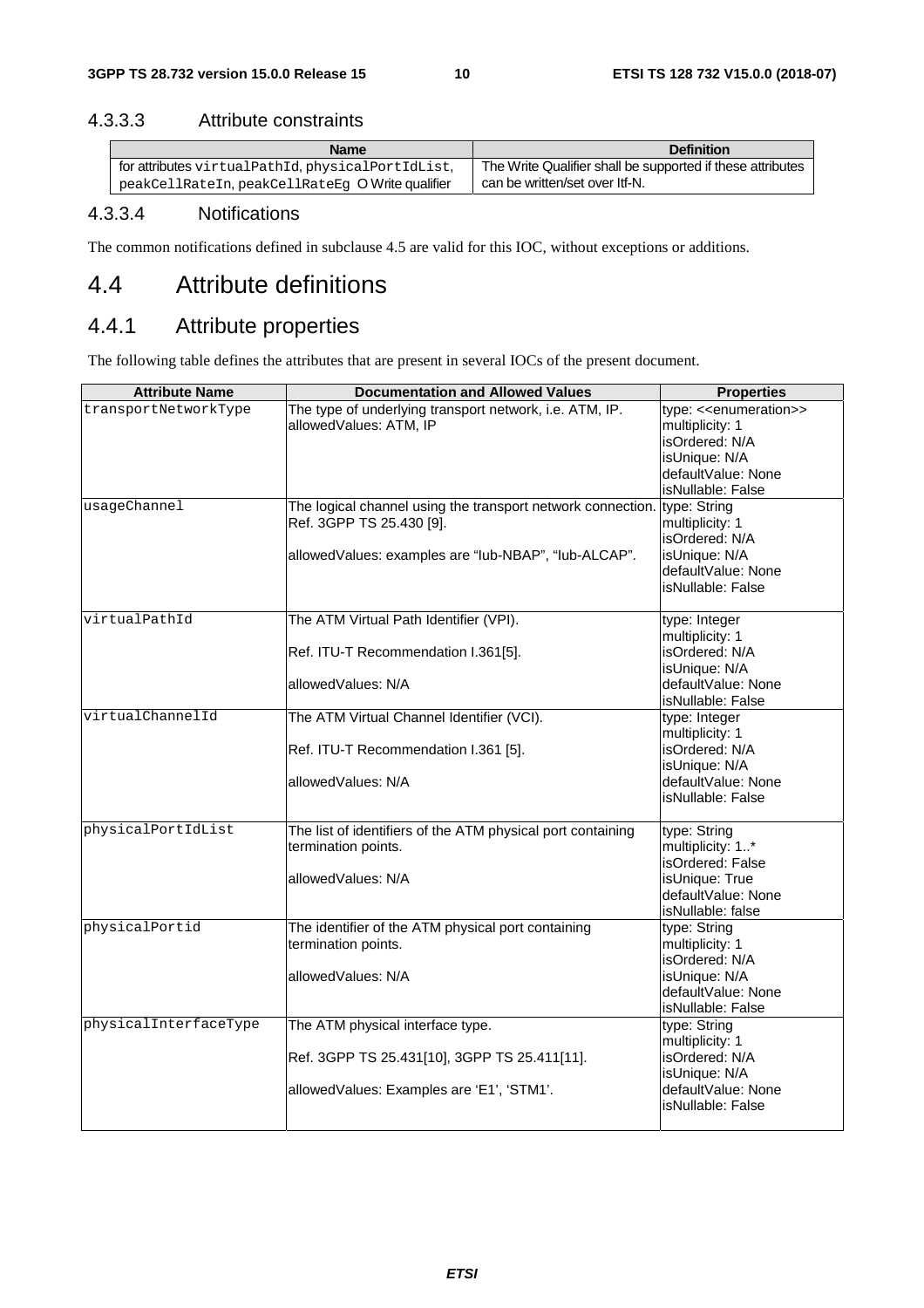| <b>Attribute Name</b> | <b>Documentation and Allowed Values</b>                               | <b>Properties</b>                       |
|-----------------------|-----------------------------------------------------------------------|-----------------------------------------|
| serviceCategoryIn     | The ATM Service Category used for the virtual connection              | type: << enumeration>>                  |
|                       | Ingress (incoming) traffic.                                           | multiplicity: 1                         |
|                       |                                                                       | isOrdered: N/A                          |
|                       | Ref. ITU-T Recommendation I.361[5].                                   | isUnique: N/A                           |
|                       |                                                                       | defaultValue: N/A                       |
|                       | allowedValues: CBR, RT-VBR, NRT-VBR, ABR, UBR, GFR isNullable: False  |                                         |
| serviceCategoryEg     | The ATM Service Category used for the virtual connection              | type: < <enumeration>&gt;</enumeration> |
|                       | Egress (outgoing) traffic.                                            | multiplicity: 1                         |
|                       | Ref. ITU-T Recommendation I.361[5]                                    | isOrdered: N/A                          |
|                       |                                                                       | isUnique: N/A                           |
|                       | allowedValues: CBR, RT-VBR, NRT-VBR, ABR, UBR, GFR defaultValue: N/A  |                                         |
|                       |                                                                       | isNullable: False                       |
| usedAAL               | The ATM Adaptation Layer (AAL) used for the virtual                   | type: << enumeration>>                  |
|                       | connection.                                                           | multiplicity: 1                         |
|                       |                                                                       | isOrdered: N/A                          |
|                       | Ref. ITU-T Recommendation I.361[5].                                   | isUnique: N/A                           |
|                       |                                                                       | defaultValue: N/A                       |
|                       | allowedValues: Null, AAL1,                                            | isNullable: False                       |
| peakCellRateIn        | Peak Cell Rate (PCR) in kbits/sec for Ingress traffic.                | type: Integer                           |
|                       |                                                                       | multiplicity: 1                         |
|                       | Ref. ITU-T Recommendation I.361 [5].                                  | isOrdered: N/A                          |
|                       |                                                                       | isUnique: N/A                           |
|                       | allowedValues: N/A                                                    | defaultValue: None                      |
|                       |                                                                       | isNullable: False                       |
|                       |                                                                       |                                         |
| peakCellRateEg        | Peak Cell Rate (PCR) in kbits/sec for Egress traffic.                 | type: Integer                           |
|                       |                                                                       | multiplicity: 1                         |
|                       | Ref. ITU-T Recommendation I.361 [5].                                  | isOrdered: N/A                          |
|                       | allowedValues: N/A                                                    | isUnique: N/A<br>defaultValue: None     |
|                       |                                                                       | isNullable: False                       |
|                       |                                                                       |                                         |
| sustainableCellRateIn | Sustainable Cell Rate (SCR) in kbits/sec for Ingress traffic.         | type: Integer                           |
|                       |                                                                       | Multiplicity: 1                         |
|                       | Ref. ITU-T Recommendation I.361 [5].                                  | isOrdered: N/A                          |
|                       |                                                                       | isUnique: N/A                           |
|                       | allowedValues: 1n                                                     | defaultValue: N/A                       |
|                       |                                                                       | isNullable: False                       |
| sustainableCellRateEq | Sustainable Cell Rate (SCR) in kbits/sec for Egress traffic.          | type: Integer                           |
|                       |                                                                       | Multiplicity: 1                         |
|                       | Ref. ITU-T Recommendation I.361 [5].                                  | isOrdered: N/A                          |
|                       |                                                                       | isUnique: N/A                           |
|                       | allowedValues: 1n                                                     | defaultValue: N/A                       |
|                       |                                                                       | isNullable: False                       |
|                       |                                                                       |                                         |
| maximumBurstSizeIn    | Maximum Burst Size (MBS) for VBR Service Categories for type: Integer |                                         |
|                       | Ingress traffic.                                                      | multiplicity: 1                         |
|                       | Ref. ITU-T Recommendation I.361 [5].                                  | isOrdered: N/A                          |
|                       |                                                                       | isUnique: N/A<br>defaultValue: N/A      |
|                       | allowedValues: 1n                                                     | isNullable: False                       |
|                       |                                                                       |                                         |
| maximumBurstSizeEq    | Maximum Burst Size (MBS) for VBR Service Categories for type: Integer |                                         |
|                       | Egress traffic.                                                       | multiplicity: 1                         |
|                       |                                                                       | isOrdered: N/A                          |
|                       | Ref. ITU-T Recommendation I.361 [5].                                  | isUnique: N/A                           |
|                       |                                                                       | defaultValue: N/A                       |
|                       | allowedValues: 1n                                                     | isNullable: False                       |
|                       |                                                                       |                                         |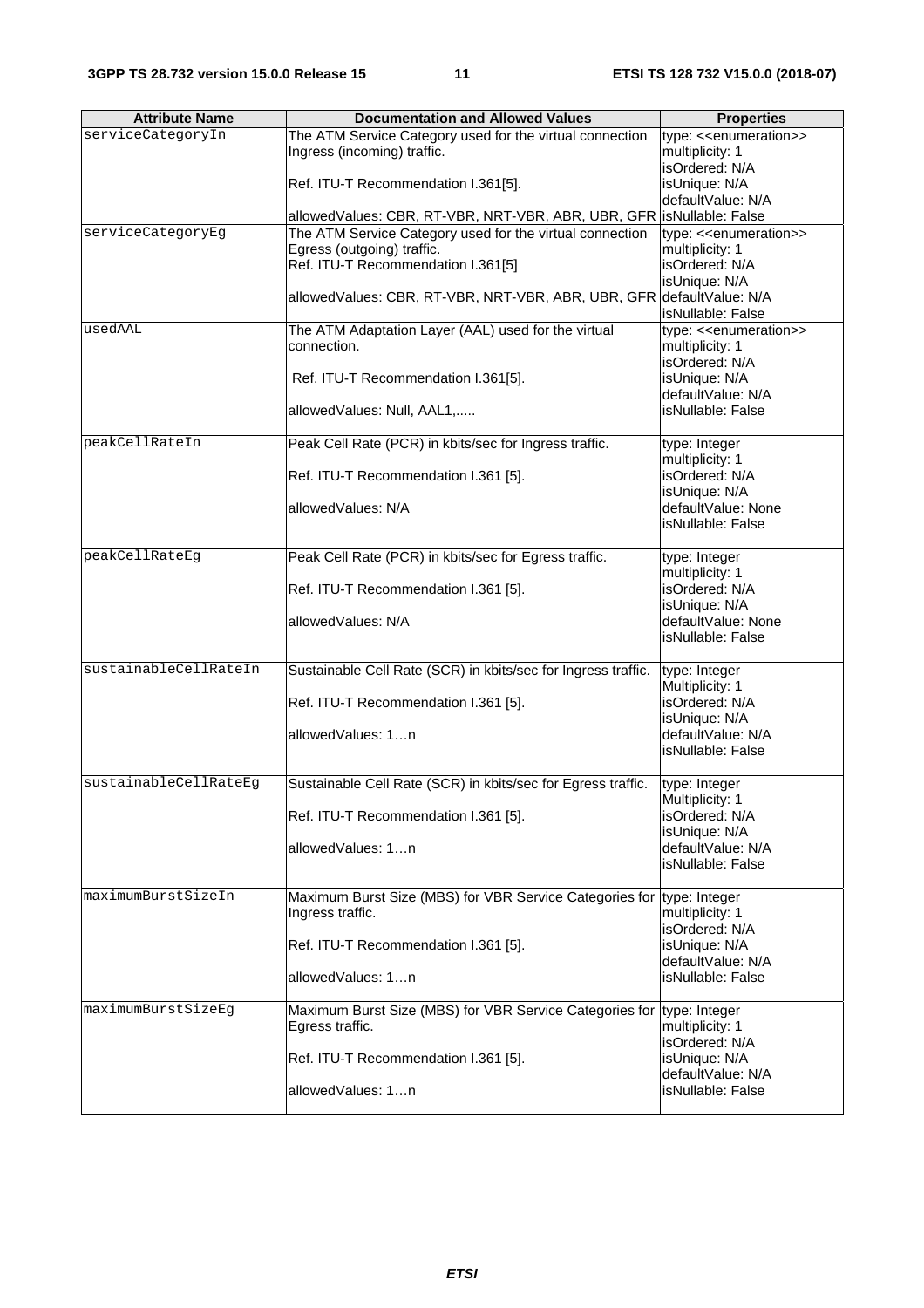| <b>Attribute Name</b>      | <b>Documentation and Allowed Values</b>                        | <b>Properties</b>                       |
|----------------------------|----------------------------------------------------------------|-----------------------------------------|
| minimumCellRateIn          | Minimum Cell Rate (MCR) in kbits/sec for ABR, GFR              | type: Integer                           |
|                            | Service Categories for Ingress traffic.                        | multiplicity: 1                         |
|                            |                                                                | isOrdered: N/A                          |
|                            | Ref. ITU-T Recommendation I.361 [5].                           | isUnique: N/A                           |
|                            |                                                                | defaultValue: N/A                       |
|                            | allowedValues: 1n                                              | isNullable: False                       |
|                            |                                                                |                                         |
| minimumCellRateEg          | Minimum Cell Rate (MCR) in kbits/sec for ABR, GFR              | type: Integer                           |
|                            | Service Categories for Egress traffic.                         | multiplicity: 1                         |
|                            |                                                                | isOrdered: N/A                          |
|                            | Ref. ITU-T Recommendation I.361 [5].                           | isUnique: N/A                           |
|                            |                                                                | defaultValue: N/A                       |
|                            |                                                                | allowedValues: 1n                       |
|                            |                                                                | isNullable: False                       |
|                            |                                                                |                                         |
| minimumDesiredCellRateI    | Minimum Desired Cell Rate (MDCR) in kbits/sec for UBR          | type: Integer                           |
| n                          | Service Category for Ingress traffic.                          | multiplicity: 1                         |
|                            |                                                                | isOrdered: N/A                          |
|                            | Ref. ITU-T Recommendation I.361 [5].                           | isUnique: N/A                           |
|                            | allowedValues: 1n                                              | defaultValue: N/A<br>isNullable: False  |
|                            |                                                                |                                         |
| minimumDesiredCellRateE    | Minimum Desired Cell Rate (MDCR) in kbits/sec for UBR          | type: Integer                           |
| g                          | Service Category for Egress traffic.                           | multiplicity: 1                         |
|                            |                                                                | isOrdered: N/A                          |
|                            | Ref. ITU-T Recommendation I.361 [5].                           | isUnique: N/A                           |
|                            |                                                                | defaultValue: N/A                       |
|                            | allowedValues: 1n                                              | isNullable: False                       |
|                            |                                                                |                                         |
|                            |                                                                |                                         |
| <b>Role-Attribute Name</b> |                                                                |                                         |
| theATMChannelTerminatio    | It carries zero or more DNs of                                 | type: DN                                |
| nPoint                     | ATMChannelTerminationPoint.                                    | multiplicity: 0*                        |
|                            |                                                                | isOrdered: N/A                          |
|                            | allowedValues: N/A                                             | isUnique: N/A                           |
|                            |                                                                | defaultValue: None                      |
|                            | Null value means no DN is carried.                             | isNullable: True                        |
|                            |                                                                |                                         |
| theATMPathTerminationPo    | It carries zero or one DN of ATMPathTerminationPoint. type: DN |                                         |
| int                        |                                                                | multiplicity: 01                        |
|                            | allowedValues: N/A                                             | lisOrdered: N/A                         |
|                            |                                                                | isUnique: N/A                           |
|                            | Null value means no DN is carried.                             | defaultValue: None                      |
|                            |                                                                | lisNullable: True                       |
|                            |                                                                |                                         |
| theIubLink                 | It carries zero or more DNs of IubLink.                        | type: DN                                |
|                            |                                                                | multiplicity: 0*                        |
|                            | allowedValues: N/A                                             | isOrdered: N/A                          |
|                            |                                                                | isUnique: N/A                           |
|                            | Null value means no DN is carried.                             | defaultValue: None<br>lisNullable: True |
|                            |                                                                |                                         |
|                            |                                                                |                                         |

### 4.4.2 Constraints

None.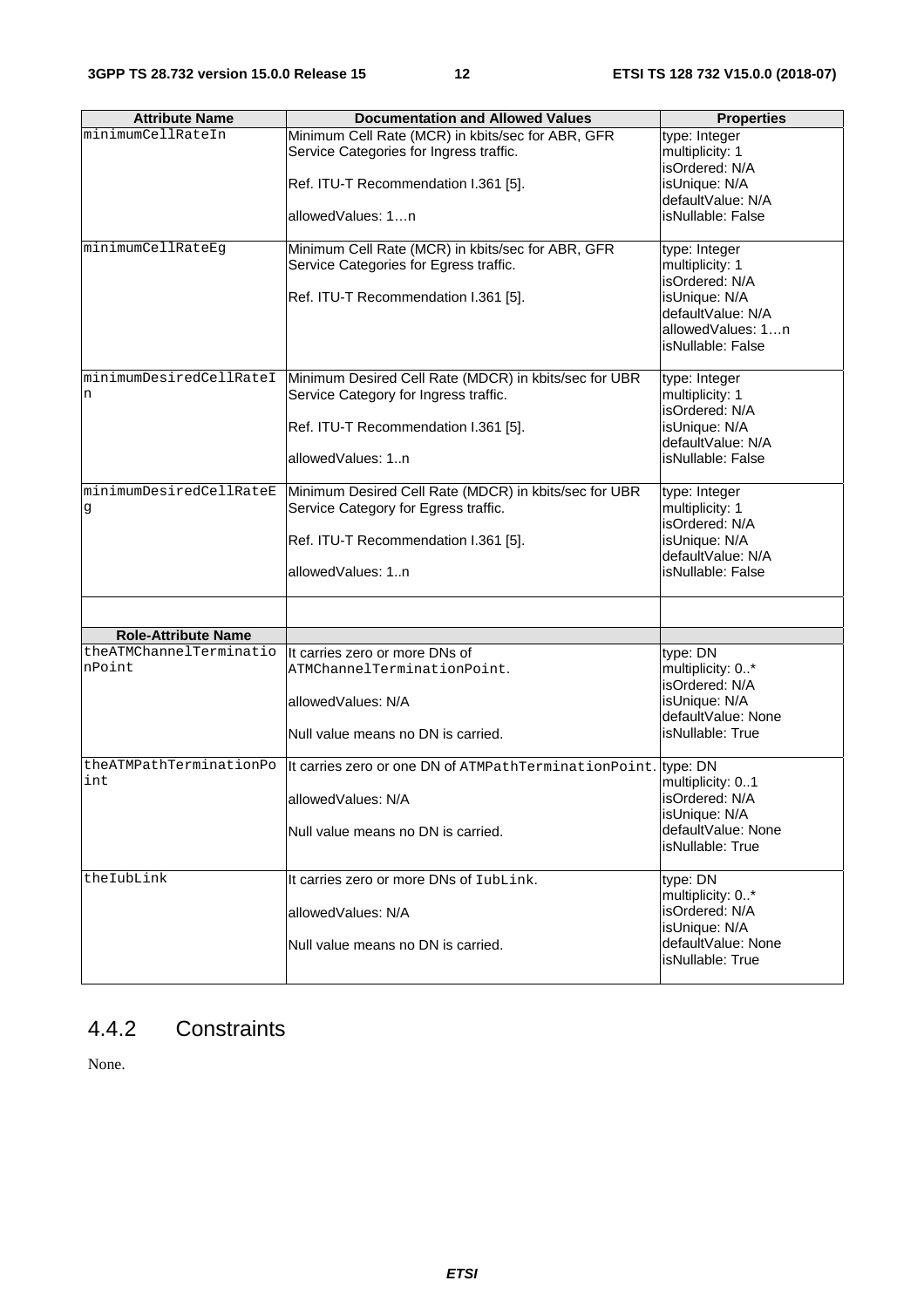### 4.5 Common notifications

#### 4.5.1 Alarm notifications

This subclause presents a list of notifications, defined in [13], that IRPManager can receive. The notification header attribute objectClass/objectInstance, defined in [14], would capture the DN of an instance of an IOC defined in this IRP specification.

| <b>Name</b>                    | Qualifier                             | <b>Notes</b> |
|--------------------------------|---------------------------------------|--------------|
| notifyAckStateChanged          | See Alarm IRP (3GPP TS 32.111-2 [13]) |              |
| notifyChangedAlarm             | See Alarm IRP (3GPP TS 32.111-2 [13]) |              |
| notifyClearedAlarm             | See Alarm IRP (3GPP TS 32.111-2 [13]) |              |
| notifyNewAlarm                 | See Alarm IRP (3GPP TS 32.111-2 [13]) |              |
| notifyComments                 | See Alarm IRP (3GPP TS 32.111-2 [13]) |              |
| notifyAlarmListRebuilt         | See Alarm IRP (3GPP TS 32.111-2 [13]) |              |
| notifyPotentialFaultyAlarmList | See Alarm IRP (3GPP TS 32.111-2 [13]) |              |

#### 4.5.2 Configuration notifications

This subclause presents a list of notifications, defined in [15], that IRPManager can receive. The notification header attribute objectClass/objectInstance, defined in [14], would capture the DN of an instance of an IOC defined in this IRP specification.

| <b>Name</b>                | Qualifier | <b>Notes</b> |
|----------------------------|-----------|--------------|
| notifyAttributeValueChange |           |              |
| notifyObjectCreation       |           |              |
| notifyObjectDeletion       |           |              |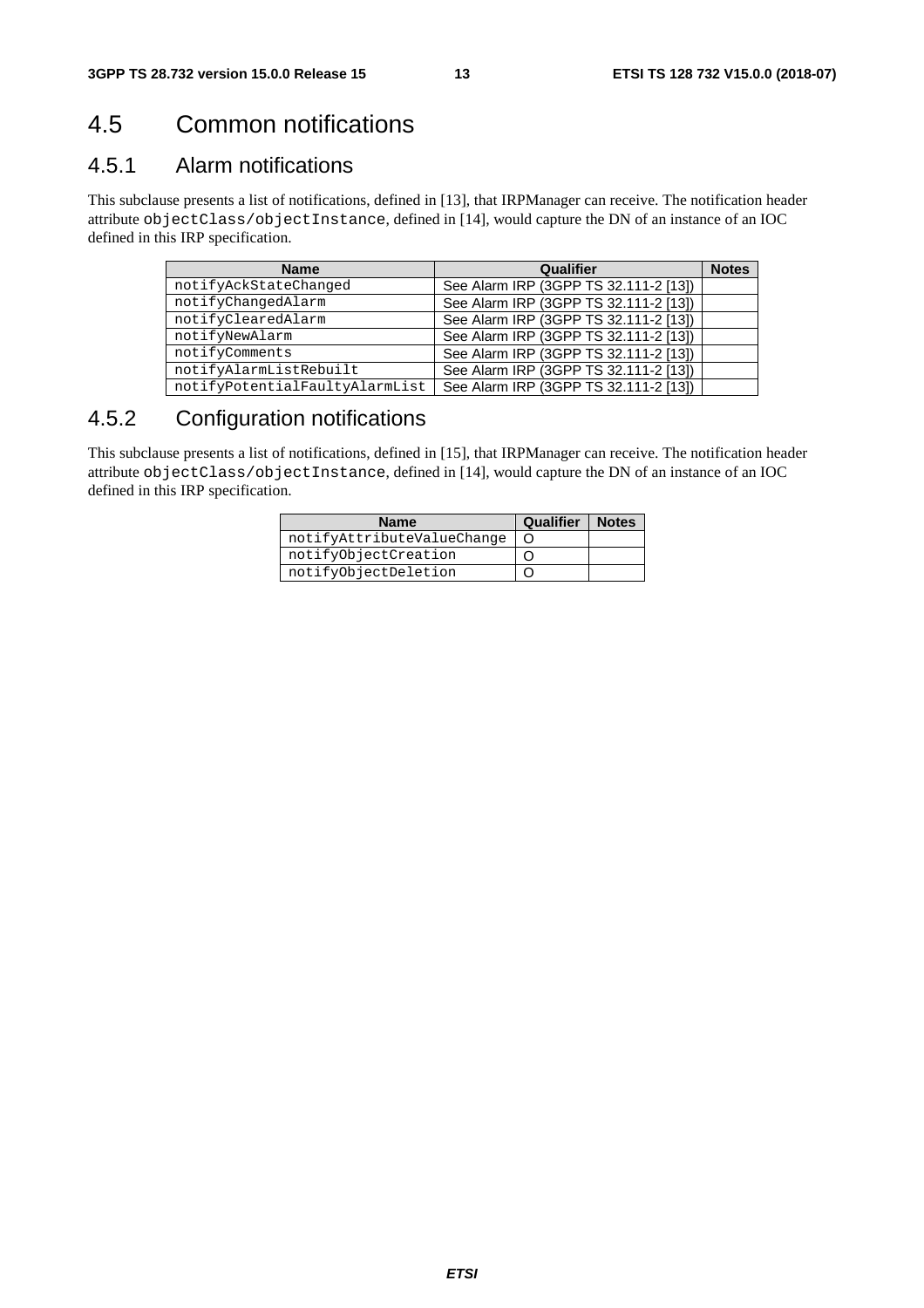### Annex A (informative): Example Configuration of ATM Transport Network in UTRAN



**Figure A.1: Virtual connection of a logical Iub interface channel over ATM network**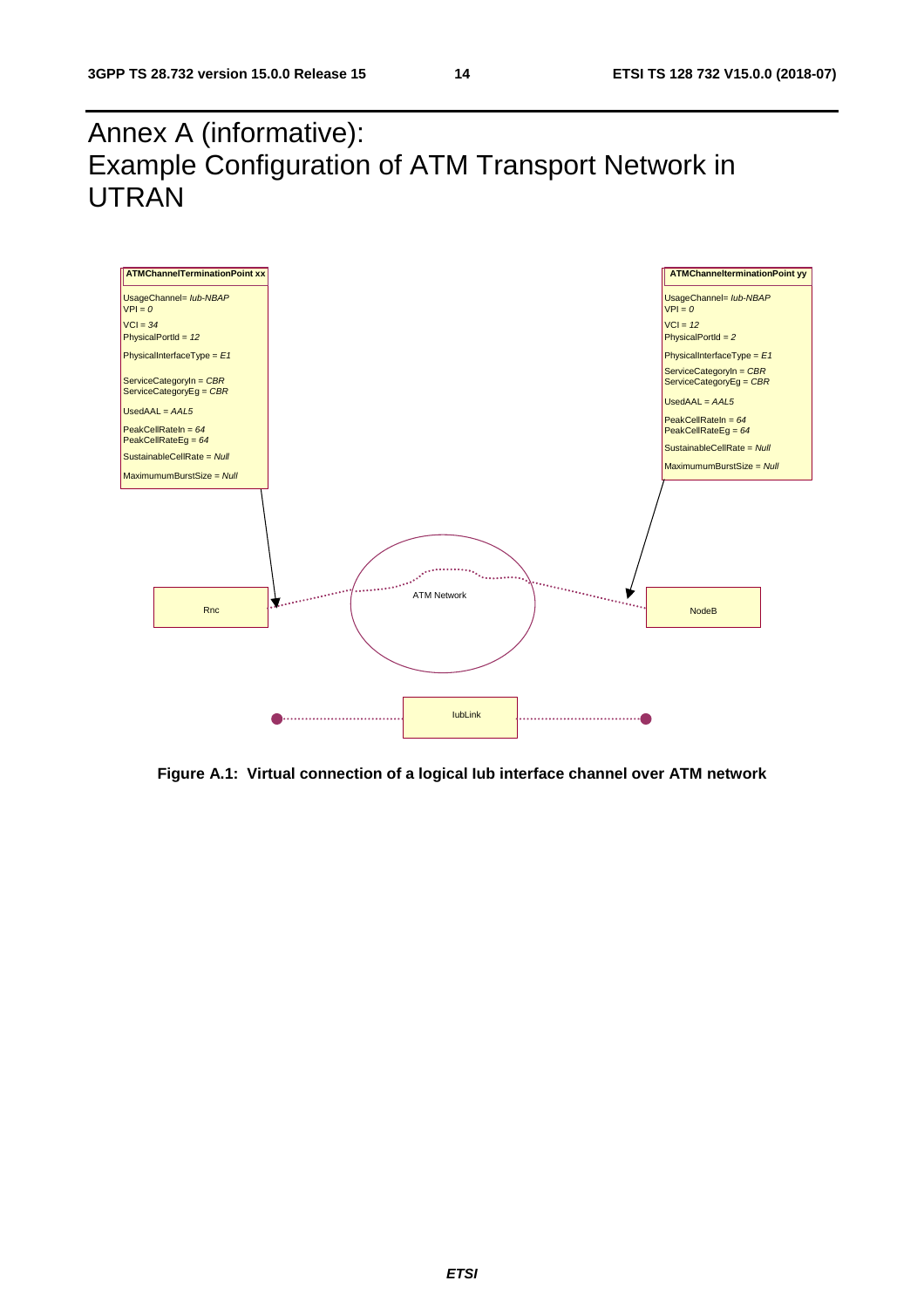### Annex B (informative): Change history

| <b>Change history</b> |       |               |           |  |                                                     |            |                 |                 |  |
|-----------------------|-------|---------------|-----------|--|-----------------------------------------------------|------------|-----------------|-----------------|--|
| <b>Date</b>           | TSG#  | <b>TSG</b>    | <b>CR</b> |  | <b>Rev Subject/Comment</b>                          | <b>Cat</b> | <b>Old</b>      | <b>New</b>      |  |
|                       |       | Doc.          |           |  |                                                     |            |                 |                 |  |
| 2013-09               | SA#61 | SP-<br>130433 | 001       |  | Removal of wrong and redundant modelling statements |            | $11.0.0$ 11.1.0 |                 |  |
| 2014-06               | SA#64 | SP-<br>140358 | 002       |  | remove the feature support statements               |            | 11.1.0 11.2.0   |                 |  |
| 2014-10               |       |               |           |  | Update to Rel-12 version (MCC)                      |            |                 | 11.2.0 12.0.0   |  |
| 2016-01               |       |               |           |  | Update to Rel-13 version (MCC)                      |            |                 | $12.0.0$ 13.0.0 |  |

| <b>Change history</b> |                          |                          |           |     |     |                                                            |                       |
|-----------------------|--------------------------|--------------------------|-----------|-----|-----|------------------------------------------------------------|-----------------------|
| <b>Date</b>           | <b>Meeting</b>           | <b>TDoc</b>              | <b>CR</b> | Rev | Cat | Subject/Comment                                            | <b>New</b><br>version |
| 2016-12               | SA#74                    | SP-160854                | 0003      | - 1 |     | Correct the usage of is Nullable and multiplicity property | 13.1.0                |
| 2017-03               | SA#75                    |                          |           |     |     | Promotion to Release 14 without technical change           | 14.0.0                |
| 2018-01               | SA#78                    | SP-170962 0006           |           |     |     | Update erroneous references                                | 14.1.0                |
| 2018-06               | $\overline{\phantom{0}}$ | $\overline{\phantom{0}}$ |           |     |     | Update to Rel-15 version (MCC)                             | 15.0.0                |